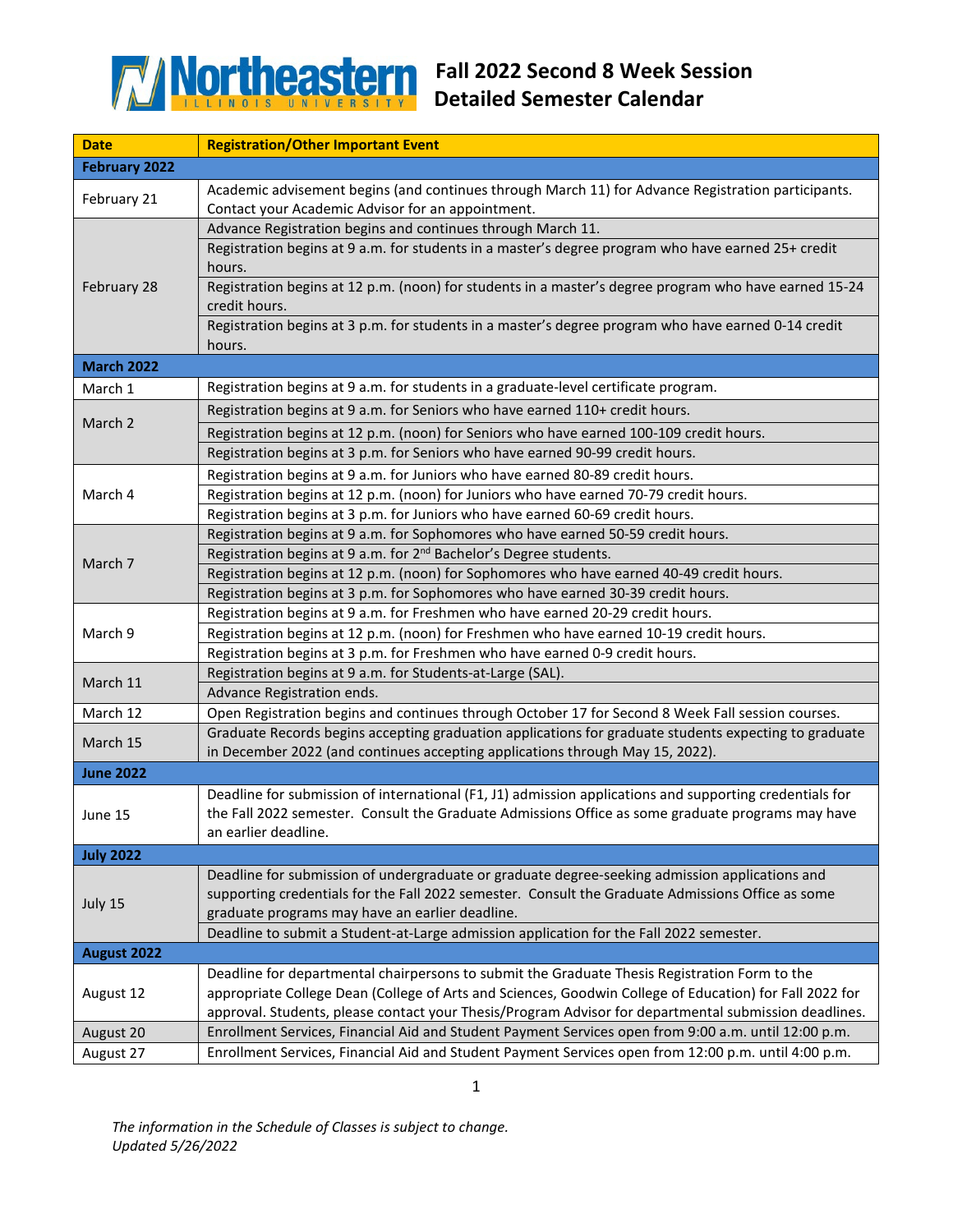

## **Fall 2022 Second 8 Week Session Detailed Semester Calendar**

| September 2022           |                                                                                                                             |  |
|--------------------------|-----------------------------------------------------------------------------------------------------------------------------|--|
| September 2              | Last day to waive the mandatory parking fee with Student Payment Services                                                   |  |
| September 5              | Labor Day Holiday-University Closed/No Classes                                                                              |  |
| September 16             | First deferred payment due for students who registered for the Second 8 Weeks of Fall 2022 session.                         |  |
|                          | Payment due in person by 4:30 p.m. or by 11:59 p.m. via NEIUport. Students receiving financial aid                          |  |
|                          | should confirm with the Office of Financial Aid.                                                                            |  |
| September 21             | Refunds will be disbursed beginning at 1:00 p.m.                                                                            |  |
| October 2022             |                                                                                                                             |  |
| October 14               | Waitlists end at 3:00 p.m.                                                                                                  |  |
|                          | Deadline for college Deans to submit the Individualized Study Registration Form for both Independent                        |  |
|                          | Study and Tutored Study to the Provost's Office for Fall 2022. Students, please contact your program                        |  |
|                          | advisor/chairperson for departmental submission deadlines.                                                                  |  |
| Mid-October              | Diplomas available for students who graduated in August 2022.                                                               |  |
| October 17<br>October 18 | Weekday classes begin.                                                                                                      |  |
|                          | Open Registration ends.                                                                                                     |  |
|                          | Change of Registration begins and continues through October 22 for the Second 8 Weeks Fall Session.                         |  |
|                          | Departmental approval will be required.                                                                                     |  |
|                          | Change of Registration ends.                                                                                                |  |
|                          | Last day to drop a course and receive a 100% refund/credit of tuition and fees (less \$10 withdrawal fee                    |  |
| October 22               | for students withdrawing from all courses.                                                                                  |  |
|                          | Last day to drop a course and not be assigned a "W" (withdrawn) grade.                                                      |  |
|                          | Last day to apply for the Pass/Fail Option with Enrollment Services                                                         |  |
|                          | Last day to apply for the Audit Option with Enrollment Services                                                             |  |
| October 23<br>October 30 | 50% tuition and fees refund/credit period begins for the Second 8 Week Fall session and continues                           |  |
|                          | through October 30.<br>Last day to drop a course and receive a 50% refund of tuition and fees (less \$10 withdrawal fee for |  |
|                          | students withdrawing from all courses).                                                                                     |  |
| October 31               | 25% tuition and fees refund/credit period begins and continues through November 6.                                          |  |
| <b>November 2022</b>     |                                                                                                                             |  |
| November 5               | Second deferred payment due by 11:59 p.m. via NEIUport.                                                                     |  |
| November 6               | Last day to drop a course and receive a 25% refund of tuition and fees (less \$10 withdrawal fee for                        |  |
|                          | students withdrawing from all courses). No refund of tuition and fees starting November 7.                                  |  |
| November 7               | No refund/credit period of tuition and fees begins and continues through November 18.                                       |  |
|                          | Last day to drop a class and receive a "W" (withdrawn) grade. (No refund/credit of tuition and fees.)                       |  |
| November 18              | Deadline for graduate students to remove incompletes and submit comprehensive examination results,                          |  |
|                          | project, or portfolios, with all approval pages to the Graduate Records Office for December 2022                            |  |
|                          | Graduation.                                                                                                                 |  |
| November 23              | Enrollment Services, Financial Aid, and Student Payment Services open from 8:30 a.m. to 4:30 p.m.                           |  |
| November 24-27           | Thanksgiving Holiday-University Closed/No Classes                                                                           |  |
| November 29              | Deadline for master's students completing a thesis for Fall 2022 to submit the thesis electronically to the                 |  |
|                          | College of Graduate Studies and Research.                                                                                   |  |
| December 2022            |                                                                                                                             |  |
| December 5               | Last day of classes for the Second 8 Week Fall Session.                                                                     |  |
| December 10              | Semester ends.                                                                                                              |  |
| December 11              | Commencement                                                                                                                |  |
| December 12              | Grades due at 11:59 p.m.                                                                                                    |  |
| December 13              | Grades available via NEIUport. Grades will not be mailed.                                                                   |  |

*The information in the Schedule of Classes is subject to change. Updated 5/26/2022*